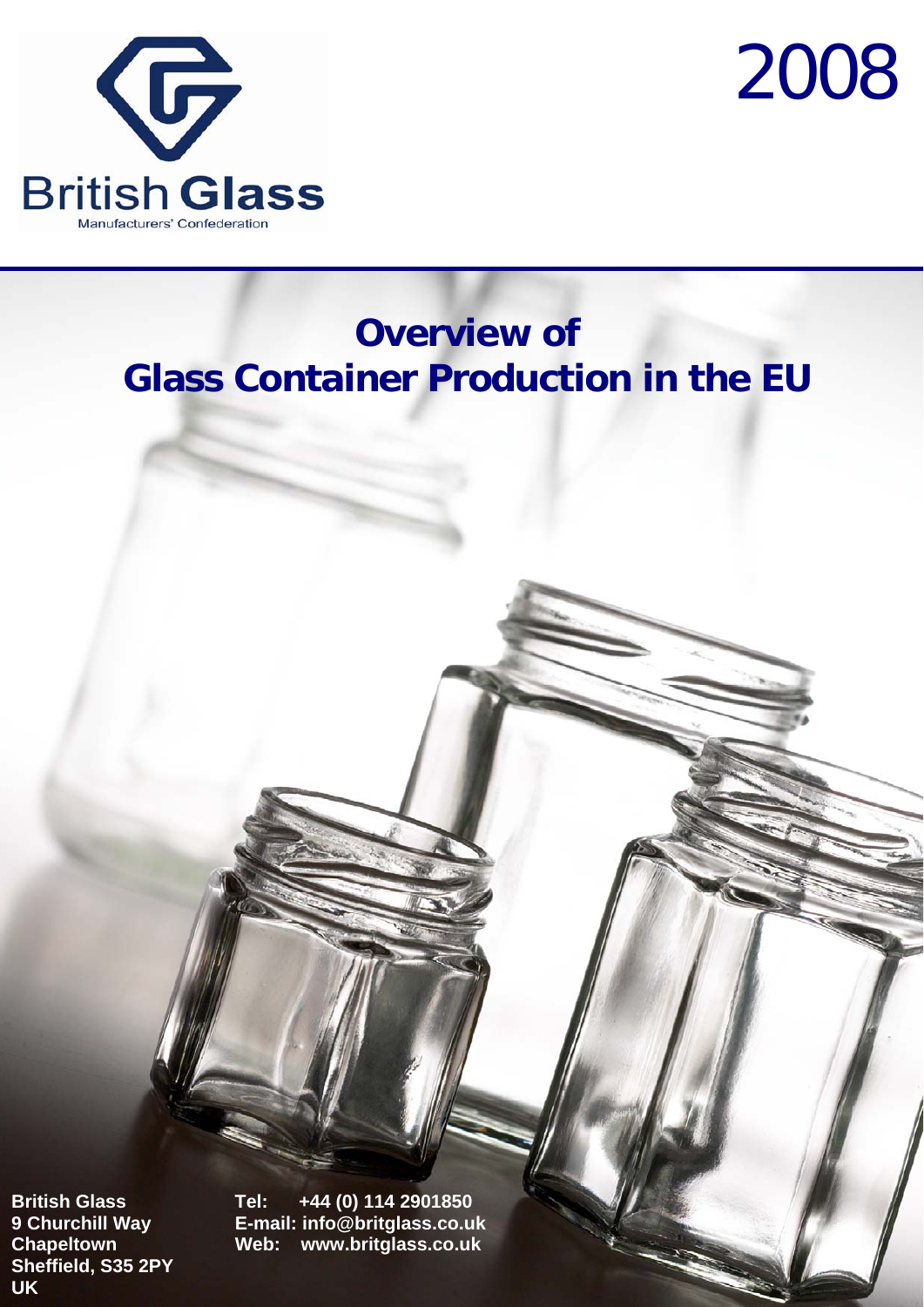### **Overview of Glass Container Production in the EU: 2008**

#### **Summary**

The statistics compiled in this publication originate from data reported by many published sources including: annual reviews; press releases; various EU trade associations; and statistical data from the British Glass library and archives. (The British Glass library/archive is the UK's only dedicated library of glass technology and has been an avid collector of glass statistics since its formation in 1959). This report contains the most up-to-date information on the current state of the glass container industry in Europe (and other countries). Attention has been given to checking references to provide the most accurate data available.

After a short introduction, the report begins with a full rundown of the current situation within the UK glass container industry, detailing UK capacity and production figures (in tonnes for the entire sector), as well as an overview of the UK market. New additional tables have been submitted showing import/export data in Euros for all EU countries. Tables are provided for each country showing company, site and number of furnaces, together with a short resume of each company. Full contact details are included. Data are provided on the UK glass manufacturers' sales of glass containers  $(E =$  based on EU Prodcom Commodity Code for the hollow glass sector, Standard Industrial Classification (SIC) 26130. (CN 7010). Tables of the top 10 UK glass container imports and exports data for 2008 are presented by country. An overview of the current market situation in the UK is given, together with an explanation of relevant environmental legislation. The UK section finishes with the latest assessment of the industry presented by UK trade federation, British Glass, as well as a presentation on the current situation with regard to glass container recycling.

The report then goes on to cover other European countries with a list of manufacturers shown for each country, sites named and numbers of furnaces at each site are also presented. A "quick look" summary for each country is set out as a short, easy to view table. Further tables showing glass container imports and exports for 2008, and in terms of value (i.e. Euros), as well as tonnage production listed *by colour* are given. A resume of each container manufacturer is presented.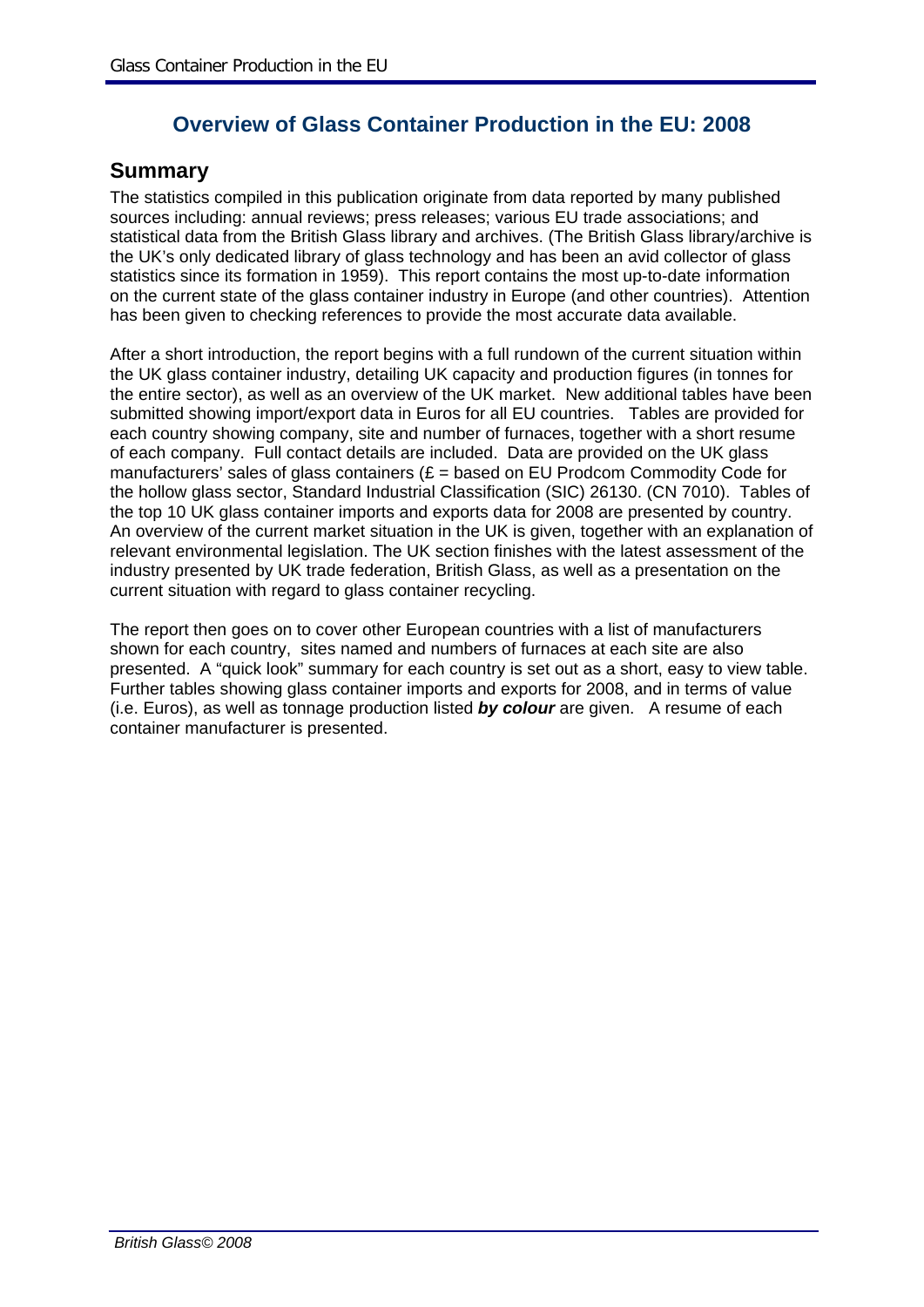# **Contents**

| 1.0  |  |
|------|--|
| 1.1  |  |
| 1.2  |  |
| 1.3  |  |
| 1.4  |  |
| 1.5  |  |
| 1.6  |  |
| 1.7  |  |
| 1.8  |  |
| 1.9  |  |
| 1.10 |  |
| 2.0  |  |
| 2.1  |  |
| 2.2  |  |
| 2.3  |  |
| 2.4  |  |
| 2.5  |  |
| 2.6  |  |
| 2.7  |  |
| 2.8  |  |
| 2.9  |  |
| 2.10 |  |
| 2.11 |  |
| 2.12 |  |
| 2.13 |  |
| 2.14 |  |
| 2.15 |  |
| 2.16 |  |
| 2.17 |  |
| 2.18 |  |
| 2.19 |  |
| 2.20 |  |
| 2.21 |  |
| 2.22 |  |
| 2.23 |  |
| 2.24 |  |
| 3.0  |  |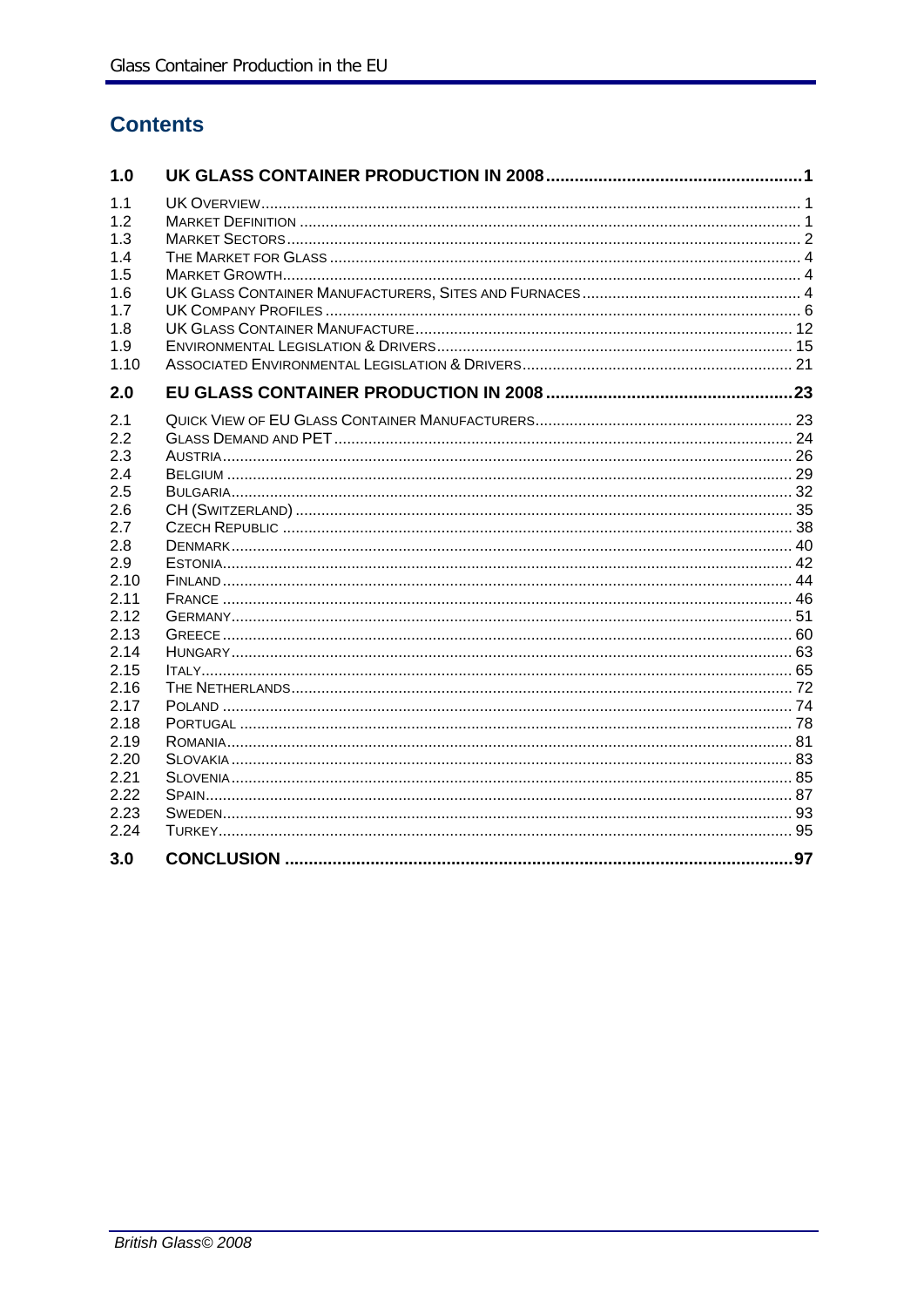## **List of Tables**

| TABLE 1:                      | UK GLASS CONTAINER MANUFACTURERS' SITES AND FURNACE NUMBERS.  4         |  |
|-------------------------------|-------------------------------------------------------------------------|--|
| TABLE 2:                      | UK GLASS MANUFACTURERS SALES OF GLASS CONTAINERS (VALUE £000'S) 12      |  |
| TABLE 3:                      | TOP 10 UK GLASS CONTAINER IMPORTS (2008) BY COUNTRY (TONNES).  12       |  |
| TABLE 4:                      | TOP 10 UK GLASS CONTAINER IMPORTS (2008) BY COUNTRY (EUROS).  13        |  |
| TABLE 5:                      | TOP 10 UK GLASS CONTAINER EXPORTS (2008) BY COUNTRY (TONNES).  13       |  |
| TABLE 6:                      | TOP 10 UK GLASS CONTAINER EXPORTS (2008) BY COUNTRY (EUROS).  14        |  |
| TABLE 7:                      |                                                                         |  |
| TABLE 8:                      |                                                                         |  |
| TABLE 9:                      |                                                                         |  |
| <b>TABLE 10:</b>              |                                                                         |  |
| <b>TABLE 11:</b>              |                                                                         |  |
| <b>TABLE 12:</b>              |                                                                         |  |
| <b>TABLE 13:</b>              |                                                                         |  |
| TABLE 14:                     | TOP 5 AUSTRIAN GLASS CONTAINER EXPORTS BY COUNTRY (EUROS).  28          |  |
| <b>TABLE 15:</b>              |                                                                         |  |
| <b>TABLE 16:</b>              |                                                                         |  |
| <b>TABLE 17:</b>              |                                                                         |  |
| <b>TABLE 18:</b>              |                                                                         |  |
| <b>TABLE 19:</b>              |                                                                         |  |
| <b>TABLE 20:</b>              |                                                                         |  |
| <b>TABLE 21:</b>              | TOP 3 BULGARIAN GLASS CONTAINER IMPORTS BY COUNTRY (TONNES).  33        |  |
| <b>TABLE 22:</b>              | TOP 3 BULGARIAN GLASS CONTAINER IMPORTS BY COUNTRY (EUROS).  33         |  |
| <b>TABLE 23:</b>              | TOP 3 BULGARIAN GLASS CONTAINER EXPORTS BY COUNTRY (TONNES).  33        |  |
| <b>TABLE 24:</b>              | TOP 3 BULGARIAN GLASS CONTAINER EXPORTS BY COUNTRY (EUROS).  33         |  |
| <b>TABLE 25:</b>              |                                                                         |  |
| <b>TABLE 26:</b>              | 2008 SUMMARY OF GLASS CONTAINER MANUFACTURERS IN SWITZERLAND.  35       |  |
| <b>TABLE 27:</b>              |                                                                         |  |
| <b>TABLE 28:</b>              |                                                                         |  |
| <b>TABLE 29:</b>              |                                                                         |  |
| <b>TABLE 30:</b>              |                                                                         |  |
| <b>TABLE 31:</b>              |                                                                         |  |
| <b>TABLE 32:</b>              | 2008 SUMMARY OF GLASS CONTAINER MANUFACTURER IN THE CZECH REPUBLIC.  38 |  |
| <b>TABLE 33:</b>              |                                                                         |  |
| <b>TABLE 34:</b>              |                                                                         |  |
| <b>TABLE 35:</b>              |                                                                         |  |
| <b>TABLE 36:</b>              |                                                                         |  |
| <b>TABLE 37:</b>              |                                                                         |  |
| <b>TABLE 38:</b>              |                                                                         |  |
| <b>TABLE 39:</b><br>TABLE 40: |                                                                         |  |
| TABLE 41:                     |                                                                         |  |
| <b>TABLE 42:</b>              |                                                                         |  |
| <b>TABLE 43:</b>              | TOP 3 ESTONIAN GLASS CONTAINER IMPORTS BY COUNTRY (TONNES).  42         |  |
| TABLE 44:                     |                                                                         |  |
| <b>TABLE 45:</b>              |                                                                         |  |
| <b>TABLE 46:</b>              |                                                                         |  |
| <b>TABLE 47:</b>              |                                                                         |  |
| <b>TABLE 48:</b>              |                                                                         |  |
| <b>TABLE 49:</b>              |                                                                         |  |
| <b>TABLE 50:</b>              |                                                                         |  |
| TABLE 51:                     |                                                                         |  |
| <b>TABLE 52:</b>              |                                                                         |  |
| <b>TABLE 53:</b>              |                                                                         |  |
| <b>TABLE 54:</b>              |                                                                         |  |
| <b>TABLE 55:</b>              |                                                                         |  |
| <b>TABLE 56:</b>              |                                                                         |  |
| <b>TABLE 57:</b>              |                                                                         |  |
|                               |                                                                         |  |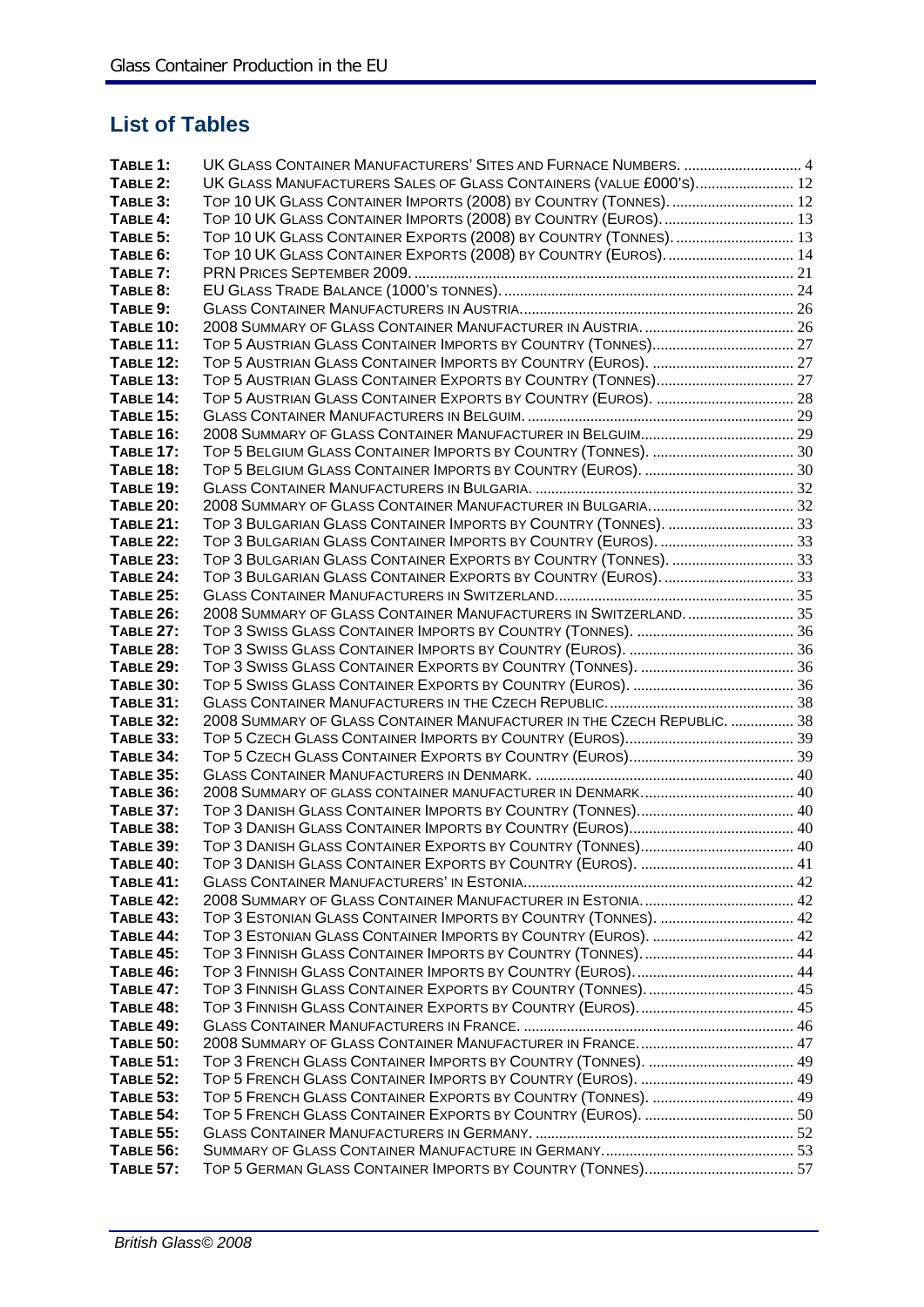| <b>TABLE 58:</b>  |                                                                   |  |
|-------------------|-------------------------------------------------------------------|--|
| <b>TABLE 59:</b>  |                                                                   |  |
| TABLE 60:         |                                                                   |  |
| TABLE 61:         |                                                                   |  |
| <b>TABLE 62:</b>  |                                                                   |  |
| <b>TABLE 63:</b>  |                                                                   |  |
| TABLE 64:         |                                                                   |  |
| <b>TABLE 65:</b>  |                                                                   |  |
|                   |                                                                   |  |
| TABLE 66:         |                                                                   |  |
| <b>TABLE 67:</b>  |                                                                   |  |
| <b>TABLE 68:</b>  |                                                                   |  |
| <b>TABLE 69:</b>  | TOP 3 HUNGARIAN GLASS CONTAINER IMPORTS BY COUNTRY (TONNES) 63    |  |
| <b>TABLE 70:</b>  | TOP 3 HUNGARIAN GLASS CONTAINER IMPORTS BY COUNTRY (EUROS).  63   |  |
| TABLE 71:         | TOP 3 HUNGARIAN GLASS CONTAINER EXPORTS BY COUNTRY (TONNES) 63    |  |
| <b>TABLE 72:</b>  | TOP 3 HUNGARIAN GLASS CONTAINER EXPORTS BY COUNTRY (EUROS).  64   |  |
| <b>TABLE 73:</b>  |                                                                   |  |
| <b>TABLE 74:</b>  |                                                                   |  |
| <b>TABLE 75:</b>  |                                                                   |  |
| <b>TABLE 76:</b>  |                                                                   |  |
| <b>TABLE 77:</b>  |                                                                   |  |
| <b>TABLE 78:</b>  |                                                                   |  |
| <b>TABLE 79:</b>  |                                                                   |  |
| <b>TABLE 80:</b>  |                                                                   |  |
| <b>TABLE 81:</b>  | TOP 5 NETHERLANDS GLASS CONTAINER IMPORTS BY COUNTRY (EUROS) 73   |  |
| <b>TABLE 82:</b>  |                                                                   |  |
| <b>TABLE 83:</b>  |                                                                   |  |
| TABLE 84:         |                                                                   |  |
| <b>TABLE 85:</b>  |                                                                   |  |
| <b>TABLE 86:</b>  |                                                                   |  |
| <b>TABLE 87:</b>  |                                                                   |  |
| TABLE 88:         |                                                                   |  |
| TABLE 89:         |                                                                   |  |
| TABLE 90:         | 2008 SUMMARY OF GLASS CONTAINER MANUFACTURER IN PORTUGAL.  78     |  |
| <b>TABLE 91:</b>  | TOP 3 PORTUGUESE GLASS CONTAINER IMPORTS BY COUNTRY (TONNES).  79 |  |
| TABLE 92:         | TOP 3 PORTUGUESE GLASS CONTAINER IMPORTS BY COUNTRY (EUROS).  80  |  |
| <b>TABLE 93:</b>  | TOP 3 PORTUGUESE GLASS CONTAINER EXPORTS BY COUNTRY (TONNES).  80 |  |
| TABLE 94:         | TOP 3 PORTUGUESE GLASS CONTAINER EXPORTS BY COUNTRY (EUROS).  80  |  |
| TABLE 95:         | TOP 3 ROMANIAN GLASS CONTAINER IMPORTS BY COUNTRY (TONNES).  81   |  |
| $T$ $ARI$ F $96$  |                                                                   |  |
| <b>TABLE 97:</b>  | TOP 3 ROMANIAN GLASS CONTAINER EXPORTS BY COUNTRY (TONNES).  82   |  |
| <b>TABLE 98:</b>  |                                                                   |  |
| <b>TABLE 99:</b>  |                                                                   |  |
| <b>TABLE 100:</b> |                                                                   |  |
| <b>TABLE 101:</b> | TOP 3 SLOVAKIAN GLASS CONTAINER IMPORTS BY COUNTRY (TONNES) 83    |  |
| <b>TABLE 102:</b> | TOP 3 SLOVAKIAN GLASS CONTAINER IMPORTS BY COUNTRY (EUROS) 84     |  |
| <b>TABLE 103:</b> | TOP 3 SLOVAKIAN GLASS CONTAINER EXPORTS BY COUNTRY (TONNES) 84    |  |
| <b>TABLE 104:</b> | TOP 3 SLOVAKIAN GLASS CONTAINER EXPORTS BY COUNTRY (EUROS) 84     |  |
| <b>TABLE 105:</b> |                                                                   |  |
| <b>TABLE 106:</b> |                                                                   |  |
| <b>TABLE 107:</b> |                                                                   |  |
| <b>TABLE 108:</b> |                                                                   |  |
| <b>TABLE 109:</b> | TOP 3 SLOVENIAN GLASS CONTAINER EXPORTS BY COUNTRY (TONNES).  86  |  |
| <b>TABLE 110:</b> | TOP 3 SLOVENIAN GLASS CONTAINER EXPORTS BY COUNTRY (EUROS).  86   |  |
| <b>TABLE 111:</b> |                                                                   |  |
| <b>TABLE 112:</b> |                                                                   |  |
| <b>TABLE 113:</b> |                                                                   |  |
| <b>TABLE 114:</b> |                                                                   |  |
| <b>TABLE 115:</b> |                                                                   |  |
| <b>TABLE 116:</b> |                                                                   |  |
| <b>TABLE 117:</b> |                                                                   |  |